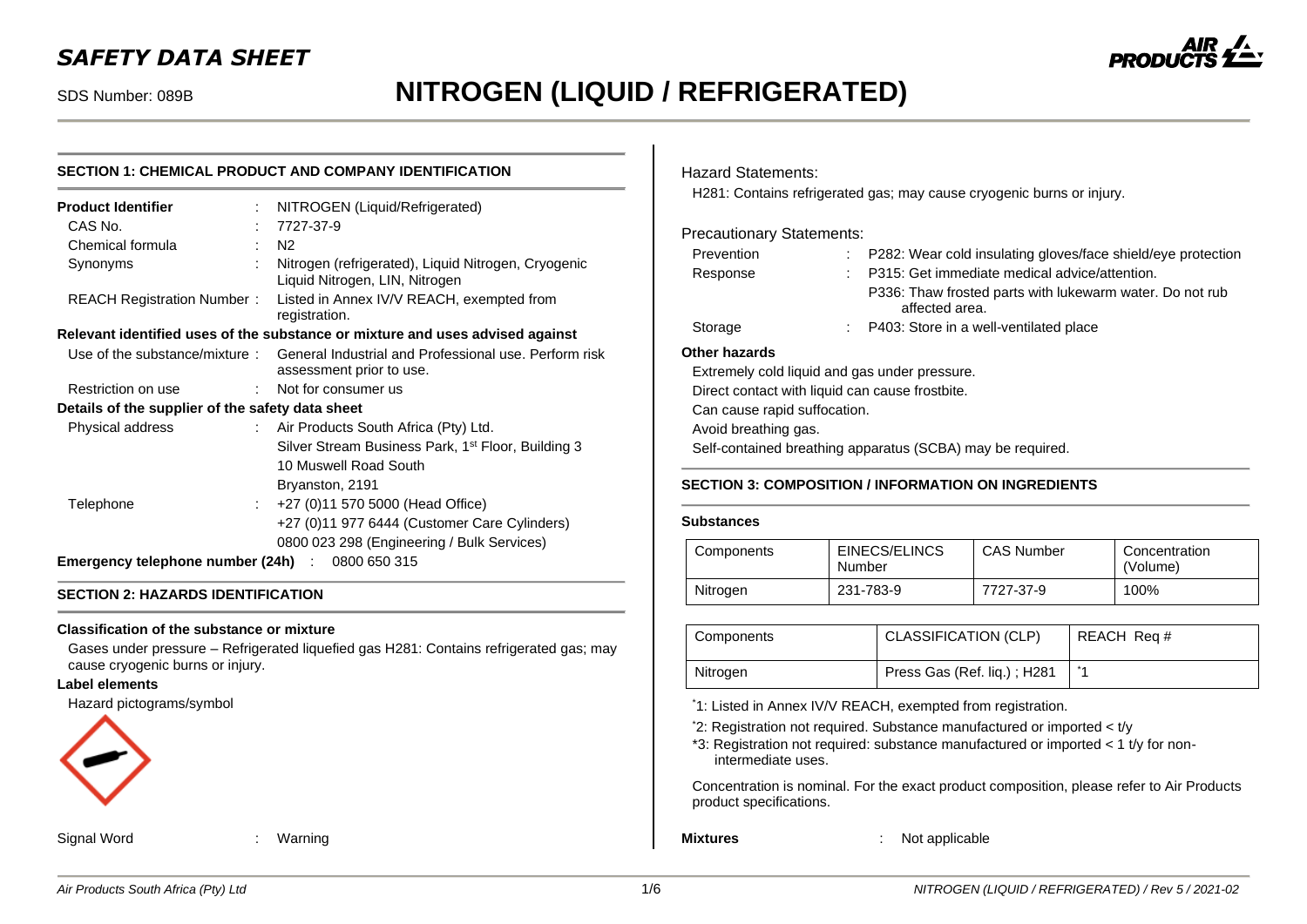SDS Number: 089B

| <b>SECTION 4: FIRST AID MEASURES</b>                                                                                                                                 |  |                                                                                                                                                                                                                                                                                 | <b>SECTION 5: FIRE-FIGHTING MEASURES</b>                                                                                                                                                                                                                                                                                                                |                                                                                                                                                                                                                                                                                                                                                                                                                       |  |  |  |
|----------------------------------------------------------------------------------------------------------------------------------------------------------------------|--|---------------------------------------------------------------------------------------------------------------------------------------------------------------------------------------------------------------------------------------------------------------------------------|---------------------------------------------------------------------------------------------------------------------------------------------------------------------------------------------------------------------------------------------------------------------------------------------------------------------------------------------------------|-----------------------------------------------------------------------------------------------------------------------------------------------------------------------------------------------------------------------------------------------------------------------------------------------------------------------------------------------------------------------------------------------------------------------|--|--|--|
| <b>Description of first aid measures</b>                                                                                                                             |  |                                                                                                                                                                                                                                                                                 | <b>Extinguishing media</b>                                                                                                                                                                                                                                                                                                                              |                                                                                                                                                                                                                                                                                                                                                                                                                       |  |  |  |
| General advice                                                                                                                                                       |  | Move victim to uncontaminated area wearing self-<br>contained breathing apparatus. Keep victim warm and<br>rested. Call a doctor. Apply artificial respiration if<br>breathing stopped.                                                                                         | Suitable extinguishing media                                                                                                                                                                                                                                                                                                                            | The product itself does not burn.<br>Use extinguishing media appropriate for surrounding<br>fire.<br>Extinguishing media which must not be used for safety reasons :<br>Do not use water jet                                                                                                                                                                                                                          |  |  |  |
| Eye contact                                                                                                                                                          |  | In the case of contact with eyes, rinse immediately with<br>plenty of water and seek medical advice.                                                                                                                                                                            | Specific hazards arising from the substance or mixture                                                                                                                                                                                                                                                                                                  | to extinguish.                                                                                                                                                                                                                                                                                                                                                                                                        |  |  |  |
|                                                                                                                                                                      |  | Keep eye wide open while rinsing.                                                                                                                                                                                                                                               | Spill will rapidly vaporize forming an oxygen deficient vapour cloud. Vapour cloud may                                                                                                                                                                                                                                                                  |                                                                                                                                                                                                                                                                                                                                                                                                                       |  |  |  |
| Skin contact                                                                                                                                                         |  | In case of frostbite, obtain medical treatment<br>immediately. As soon as practical, place the affected<br>area in a warm water bath which has a temperature not<br>to exceed 40 °C. Do not rub frozen parts as tissue<br>damage may result. Cover wound with sterile dressing. | obscure visibility. Do not direct water spray at container vent. Move away from container<br>and cool with water from a protected position. Keep containers and surroundings cool with<br>water spray.<br><b>Advice for fire-fighters</b><br>Wear self-contained breathing apparatus for firefighting<br>if necessary. Standard protective clothing and |                                                                                                                                                                                                                                                                                                                                                                                                                       |  |  |  |
| Ingestion                                                                                                                                                            |  | Ingestion is not considered a potential route of<br>exposure.                                                                                                                                                                                                                   |                                                                                                                                                                                                                                                                                                                                                         | equipment (Self Contained Breathing Apparatus) for fire<br>fighters. Standard EN 137 - Self-contained open-circuit                                                                                                                                                                                                                                                                                                    |  |  |  |
| Inhalation<br>breath, give oxygen.                                                                                                                                   |  | Move to fresh air. If breathing has stopped or is<br>laboured, give assisted respirations. Supplemental<br>oxygen may be indicated. If the heart has stopped,<br>trained personnel should begin cardiopulmonary                                                                 |                                                                                                                                                                                                                                                                                                                                                         | compressed air breathing apparatus with full face mask.<br>Standard EN 469 - Protective clothing for fire-fighters.<br>Standard EN 659 - Protective gloves for fire-fighters                                                                                                                                                                                                                                          |  |  |  |
|                                                                                                                                                                      |  | resuscitation immediately. In case of shortness of                                                                                                                                                                                                                              | <b>SECTION 6: ACCIDENTAL RELEASE MEASURES</b>                                                                                                                                                                                                                                                                                                           |                                                                                                                                                                                                                                                                                                                                                                                                                       |  |  |  |
|                                                                                                                                                                      |  | Most important symptoms and effects, both acute and delayed                                                                                                                                                                                                                     |                                                                                                                                                                                                                                                                                                                                                         | Personal precautions, protective equipment and emergency procedures                                                                                                                                                                                                                                                                                                                                                   |  |  |  |
| Exposure to oxygen deficient atmosphere may cause<br>Symptoms<br>the following symptoms: Dizziness. Salivation. Nausea.<br>Vomiting. Loss of Mobility/consciousness. |  |                                                                                                                                                                                                                                                                                 | Evacuate personnel to safe areas. Ventilate the area. Monitor oxygen level. Wear self-<br>contained breathing apparatus when entering area unless atmosphere is proved to be<br>safe.                                                                                                                                                                   |                                                                                                                                                                                                                                                                                                                                                                                                                       |  |  |  |
|                                                                                                                                                                      |  | Indication of any immediate medical attention and special treatment needed                                                                                                                                                                                                      | <b>Environmental precautions</b>                                                                                                                                                                                                                                                                                                                        | Prevent further leakage or spillage. Prevent from                                                                                                                                                                                                                                                                                                                                                                     |  |  |  |
| Treatment                                                                                                                                                            |  | If exposed or concern: get medical attention/advice.                                                                                                                                                                                                                            |                                                                                                                                                                                                                                                                                                                                                         | entering sewers, basements and work pits, or any place<br>where its accumulation can be dangerous. Do not<br>discharge into any place where its accumulation could<br>be dangerous.                                                                                                                                                                                                                                   |  |  |  |
|                                                                                                                                                                      |  |                                                                                                                                                                                                                                                                                 |                                                                                                                                                                                                                                                                                                                                                         | Methods and material for containment and cleaning up : Ventilate the area.                                                                                                                                                                                                                                                                                                                                            |  |  |  |
|                                                                                                                                                                      |  |                                                                                                                                                                                                                                                                                 | Additional advice                                                                                                                                                                                                                                                                                                                                       | If possible, stop flow of product. Increase ventilation to<br>the release area and monitor oxygen level. Vapour<br>cloud may obscure visibility. Do not spray water directly<br>at leak. If leak is from cylinder or cylinder valve, call the<br>Air Products emergency telephone number. If the leak is<br>in the user's system, close the cylinder valve and safely<br>vent the pressure before attempting repairs. |  |  |  |
|                                                                                                                                                                      |  |                                                                                                                                                                                                                                                                                 | Reference to other sections :                                                                                                                                                                                                                                                                                                                           | For more information refer to sections 8 and 13.                                                                                                                                                                                                                                                                                                                                                                      |  |  |  |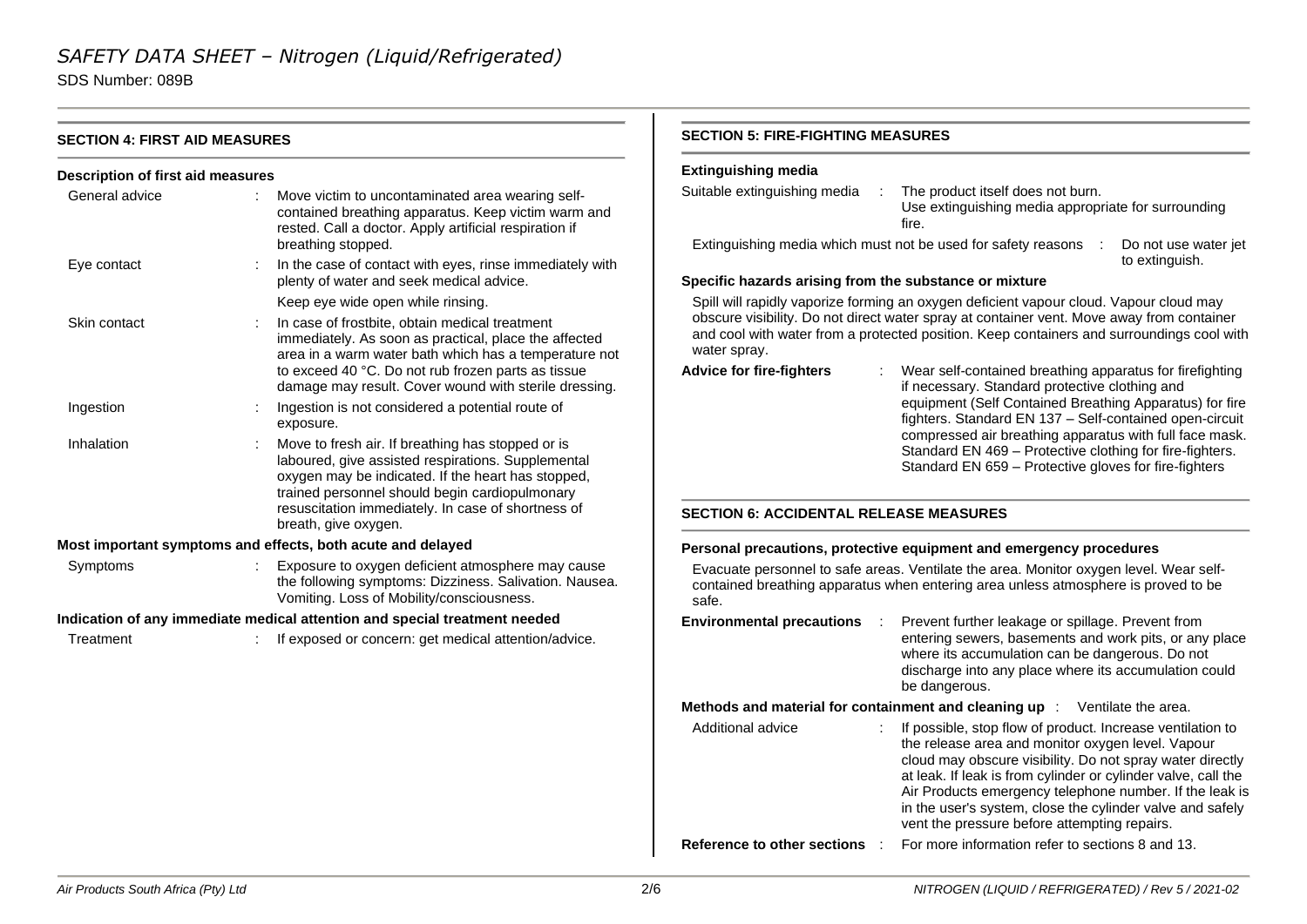SDS Number: 089B

# **SECTION 7: HANDLING AND STORAGE**

## **Precautions for safe handling**

Cylinders should be stored up right with valve protection guard in place and firmly secured to prevent falling or being knocked over. Use equipment rated for cylinder pressure. Know and understand the properties and hazards of the product before use. Only experienced and properly instructed persons should handle compressed gases/cryogenic liquids. Before using the product, determine its identity by reading the label. Do not remove or deface labels provided by the supplier for the identification of the cylinder contents. Before connecting the container, check the complete gas system for suitability, particularly for pressure rating and materials. Before connecting the container for use, ensure that back feed from the system into the container is prevented. Close container valve after each use and when empty, even if still connected to equipment. Never attempt to repair or modify container valves or safety relief devices. Damaged valves should be reported immediately to the supplier. If user experiences any difficulty operating cylinder valve discontinue use and contact supplier. Do not remove or interchange connections. Ensure the complete gas system has been checked for leaks before use. Prevent entrapment of cryogenic liquid in closed systems not protected with relief device. A small quantity of liquid produces large volumes of vaporized gas at atmospheric pressure. Containers used in shipment, storage, and transfer of cryogenic liquid are specially designed, well-insulated containers equipped with a pressure relief device and valves to control pressure. Under normal conditions, these containers will periodically vent product to limit pressure build-up. Ensure that the container is in a well– ventilated area to avoid creating an oxygen–deficient atmosphere. Use adequate pressure relief in systems and piping to prevent pressure build-up; liquid in a closed container can generate extremely high pressures when vaporized by warming.

Employ suitable pressure regulating devices on all containers when the gas is being emitted to systems with lower pressure rating than that of the container. Only transfer lines designed for cryogenic liquids shall be used. Do not subject containers to abnormal mechanical shocks which may cause damage to their valve or safety devices.

When moving cylinders, even for short distances, use a cart (trolley, hand truck, etc.) designed to transport cylinders. When doubt exists as to the correct handling procedure for a particular gas, contact the supplier.

## **Conditions for safe storage, including any incompatibilities.**

Do not allow storage temperature to exceed 50°C. Containers should be stored in a purpose-built compound which should be well ventilated, preferably in the open air. Full containers should be stored so that oldest stock is used first. Do not store in a confined space. Full and empty cylinders should be segregated. Store containers in location free from fire risk and away from sources of heat and ignition. Return empty containers in a timely manner. Stored containers should be periodically checked for general condition and leakage. Protect containers stored in the open against rusting and extremes of weather. Containers should not be stored in conditions likely to encourage corrosion. Cryogenic containers are equipped with pressure relief devices to control internal pressure. Under normal conditions these containers will periodically vent product.

All vents should be piped to the exterior of the building. Observe all regulations and local requirements regarding storage of containers.

For further information on storage, handling and use, consult Air Products' Safetygram 7: Liquid Nitrogen, available on our web site at http//www.airproducts.com/safetygrams.

# **SECTION 8: EXPOSURE CONTROLS AND PERSONAL PROTECTION**

#### **Exposure controls**

#### **Engineering measures**

Provide natural or mechanical ventilation to prevent oxygen deficient atmospheres below 19.5% oxygen.

Keep self-contained breathing apparatus readily available for emergency use.

## **Personal protective equipment**

| Respiratory protection   | Use self-contained breathing apparatus. Air purifying<br>respirators will not provide protection. Users of<br>breathing apparatus must be trained.                                                                                                                                     |
|--------------------------|----------------------------------------------------------------------------------------------------------------------------------------------------------------------------------------------------------------------------------------------------------------------------------------|
| Hand protection          | Wear work gloves when handling gas cylinders.<br>Standard EN 388- Protective gloves against mechanical<br>risk. If the operation involves possible exposure to a<br>cryogenic liquid, wear loose fitting thermal insulated or<br>cryo-gloves. Standard EN 511 - Cold insulating gloves |
|                          | The breakthrough time of the selected glove(s) must be<br>greater than the intended use period.                                                                                                                                                                                        |
| Eye/face protection      | Safety glasses recommended when handling cylinders.                                                                                                                                                                                                                                    |
|                          | Protect eyes, face and skin from liquid splashes. Wear<br>goggles and a face shield when transfilling or breaking<br>transfer connections. Standard EN 166- Personal eye<br>protection                                                                                                 |
| Skin and body protection | Never allow any unprotected part of the body to touch<br>uninsulated pipes or vessels which contain cryogenic<br>fluids. The extremely cold metal will cause the flesh to<br>stick fast and tear when one attempts to withdraw from<br>it.                                             |
|                          | Safety shoes are recommended when handling<br>cylinders. Standard EN ISO 20345 - Personal<br>protective equipment- safety footwear.                                                                                                                                                    |
|                          | Special instructions for protection and hygiene : Ensure adequate ventilation,<br>especially in confined areas.                                                                                                                                                                        |
| Remarks                  | Simple asphyxiant.                                                                                                                                                                                                                                                                     |
|                          |                                                                                                                                                                                                                                                                                        |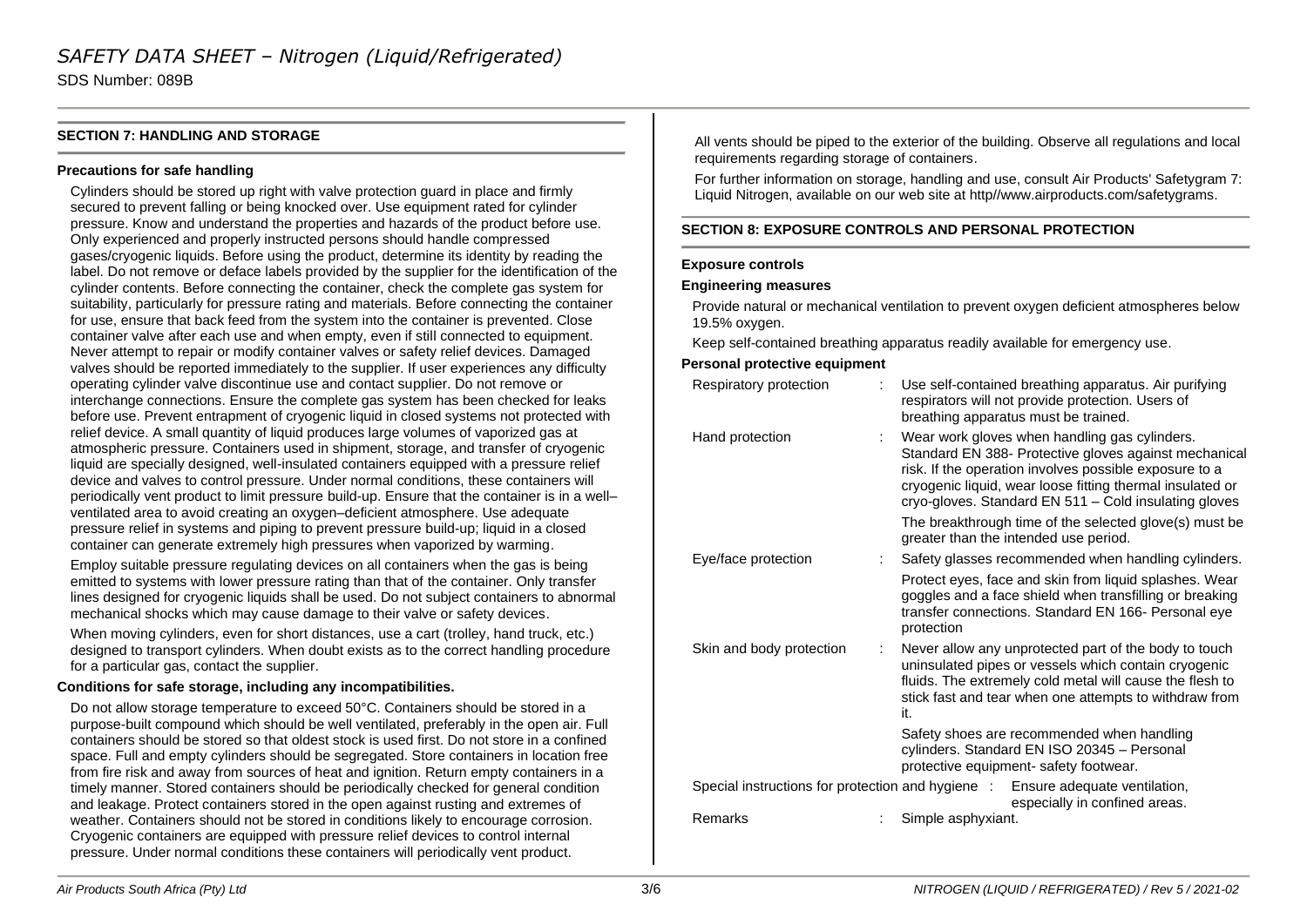SDS Number: 089B

| <b>SECTION 9: PHYSICAL AND CHEMICAL PROPERTIES</b>    |  | <b>SECTION 10: STABILITY AND REACTIVITY</b>                                               |                                              |  |                                                                                                                      |
|-------------------------------------------------------|--|-------------------------------------------------------------------------------------------|----------------------------------------------|--|----------------------------------------------------------------------------------------------------------------------|
| Information on basis physical and chemical properties |  |                                                                                           | Reactivity                                   |  | No reactivity hazard other than the effects described                                                                |
| Form                                                  |  | Liquefied gas.                                                                            |                                              |  | below                                                                                                                |
| Colour                                                |  | Colourless                                                                                | <b>Chemical Stability</b>                    |  | Stable under normal conditions.                                                                                      |
| Odour                                                 |  | No odour warning properties.                                                              | Possibility of hazardous reactions           |  | : No data available.                                                                                                 |
| Molecular Weight                                      |  | 28 g/mol                                                                                  | <b>Conditions to avoid</b>                   |  | No data available.                                                                                                   |
| Relative vapour density                               |  | $0.97$ (air = 1) Lighter or similar to air                                                | <b>Incompatible Materials</b>                |  | Materials such as carbon steel, low alloy carbon steel                                                               |
| Relative density                                      |  | $0.8$ (water = 1)                                                                         |                                              |  | and plastic become brittle at low temperatures and are<br>subject to failure. Use appropriate materials compatible   |
| Vapour pressure                                       |  | Not applicable.                                                                           |                                              |  | with the cryogenic conditions present in refrigerated                                                                |
| Boiling point/range                                   |  | $-196 °C$                                                                                 |                                              |  | liquefied gas systems.                                                                                               |
| Critical temperature                                  |  | $-147$ °C                                                                                 | Hazardous decomposition products :           |  | Under normal conditions of storage and use,                                                                          |
| Melting point/range                                   |  | $-210$ °C                                                                                 |                                              |  | hazardous decomposition products should not                                                                          |
| Water solubility                                      |  | : $0.02$ g/l                                                                              |                                              |  | be produced.                                                                                                         |
| Partition coefficient n-octanol/water [log kow]       |  | Not applicable<br>$\mathbb{R}^n$                                                          |                                              |  |                                                                                                                      |
| pH                                                    |  | Not applicable                                                                            | <b>SECTION 11: TOXICOLOGICAL INFORMATION</b> |  |                                                                                                                      |
| Viscosity                                             |  | No reliable data available                                                                | Information on toxicological effects         |  |                                                                                                                      |
| Particle characteristics                              |  | Not applicable                                                                            | <b>Likely routes of exposure</b>             |  |                                                                                                                      |
| Upper and lower explosion/flammability limits :       |  | Non flammable                                                                             | Effects on Eye                               |  | Contact with liquid may cause cold burn/frostbite.                                                                   |
| Flash point                                           |  | Not applicable                                                                            | Effects on Skin/Dermal                       |  | Contact with liquid may cause cold burns/frostbite. May                                                              |
| Auto ignition temperature                             |  | : Non flammable                                                                           |                                              |  | cause severe frostbite.                                                                                              |
| Decomposition temperature :                           |  | Not applicable                                                                            | Inhalation effects                           |  | In high concentrations may cause asphyxiation. Symptoms                                                              |
| <b>Other information</b>                              |  |                                                                                           |                                              |  | may include loss of mobility/consciousness. Victim may not                                                           |
| Explosive properties                                  |  | Not applicable                                                                            |                                              |  | be aware of asphyxiation. Asphyxiation may bring about<br>unconsciousness without warning and so rapidly that victim |
| Oxidizing properties                                  |  | Not applicable                                                                            |                                              |  | may be unable to protect themselves.                                                                                 |
| Odour threshold                                       |  | Odour threshold is subjective and inadequate to warn of                                   | Ingestion effects                            |  | Ingestion is not considered a potential route of exposure.                                                           |
|                                                       |  | over exposure.                                                                            | Symptoms                                     |  | Exposure to oxygen deficient atmosphere may cause the                                                                |
| Evaporation rate                                      |  | Not applicable Flammability (solid, gas)<br>Refer to product classification in section 2. |                                              |  | following symptoms: Dizziness, Salivation, Nausea,<br>Vomiting. Loss of mobility/consciousness.                      |
| Upper flammability limit                              |  | Not applicable                                                                            | <b>Acute toxicity</b>                        |  |                                                                                                                      |
| Lower flammability limit                              |  | Not applicable                                                                            | Acute oral toxicity                          |  | No data available on the product itself                                                                              |
|                                                       |  |                                                                                           | Acute inhalation toxicity                    |  | No data available on the product itself                                                                              |
|                                                       |  |                                                                                           | Acute dermal toxicity                        |  | No data available on the product itself                                                                              |
|                                                       |  |                                                                                           | Skin corrosion/irritation                    |  | No data available                                                                                                    |
|                                                       |  |                                                                                           | Serious eye damage/ eye irritation :         |  | No data available                                                                                                    |
|                                                       |  |                                                                                           | Sensitization                                |  | No data available                                                                                                    |
|                                                       |  |                                                                                           |                                              |  |                                                                                                                      |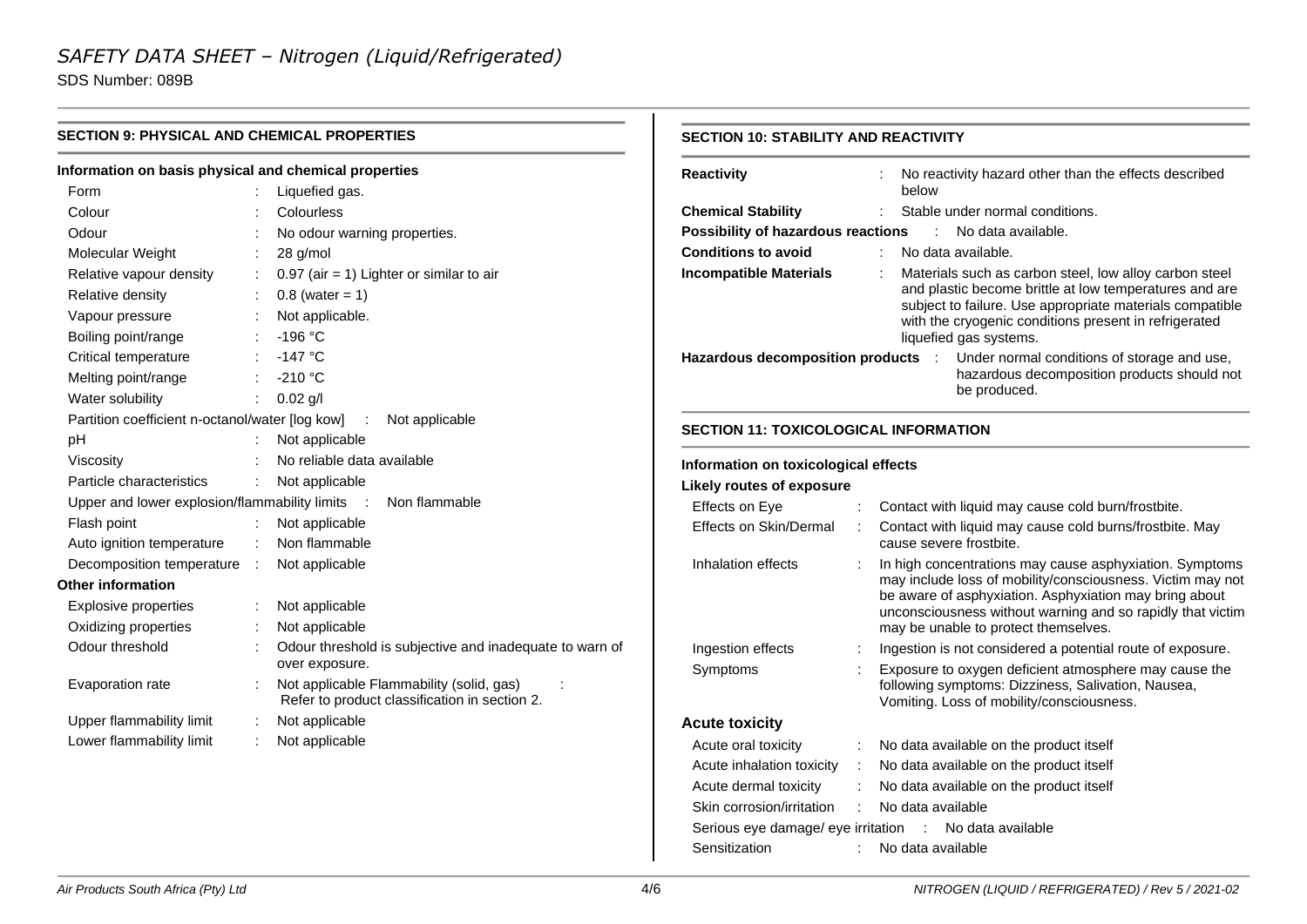SDS Number: 089B

# **Chronic toxicity or effects from long term exposure.**

| Carcinogenicity                                           | : No data available                                                                |  |  |
|-----------------------------------------------------------|------------------------------------------------------------------------------------|--|--|
| Reproductive toxicity                                     | No data available on the product itself<br>$\mathbb{R}^{n}$                        |  |  |
| Germ cell mutagenicity                                    | No data available on the product itself<br>diam.                                   |  |  |
| Specific target organ systemic toxicity (single exposure) | No data available                                                                  |  |  |
|                                                           | Specific target organ systemic toxicity (repeated exposure) :<br>No data available |  |  |
| Aspiration hazard                                         | No data available                                                                  |  |  |

# **SECTION 12: ECOLOGICAL INFORMATION**

| <b>Toxicity</b>                                      |                |                                                                                       |
|------------------------------------------------------|----------------|---------------------------------------------------------------------------------------|
| Aquatic toxicity                                     |                | $:$ Not applicable.                                                                   |
| Toxicity to other organisms : Not applicable.        |                |                                                                                       |
| Persistence and degradability<br>No data available.  |                |                                                                                       |
| <b>Bioaccumulative potential</b>                     |                | Refer to section 9 partition Coefficient (n-<br>octanol/water)".                      |
| <b>Mobility in soil</b>                              |                | Because of its high volatility, the product is unlikely to<br>cause ground pollution. |
| <b>Biodegradability</b>                              |                | No data is available on the product itself.                                           |
| Other adverse effects                                |                |                                                                                       |
| This product has no known eco-toxicological effects. |                |                                                                                       |
| Effect on the ozone layer                            |                | : No known effects from this product.                                                 |
| Ozone Depleting Potential                            | $\mathbb{R}^n$ | None                                                                                  |
| <b>Effect on global warming</b>                      |                | No known effects from this product.                                                   |

Global Warming Potential : None

# **SECTION: 13. DISPOSAL CONSIDERATIONS**

| Waste treatment methods | Return unused product in original cylinder/container to<br>supplier. Contact supplier if guidance is required. |
|-------------------------|----------------------------------------------------------------------------------------------------------------|
| Contaminated packaging  | Return cylinder to supplier.                                                                                   |

#### **SECTION 14: TRANSPORT INFORMATION**

# **ADR**

| UN/ID No.                | <b>UN1977</b>                 |
|--------------------------|-------------------------------|
| Proper shipping name     | NITROGEN, REFRIGERATED LIQUID |
| <b>Class or Division</b> | 2                             |
| <b>Tunnel Code</b>       | (C/E)                         |
| Labels(s)                | 2.2                           |
| ADR/RID Hazard ID no.    | 22                            |
| Marine Pollutant         | <b>No</b>                     |
| <b>IATA</b>              |                               |
| UN/ID No.                | <b>UN1977</b>                 |
| Proper shipping name     | Nitrogen, refrigerated liquid |
| <b>Class or Division</b> | 2.2                           |
| Labels(s)                | 2.2                           |
| <b>Marine Pollutant</b>  | <b>No</b>                     |
| <b>IMDG</b>              |                               |
| UN/ID No.                | <b>UN1977</b>                 |
| Proper shipping name     | NITROGEN, REFRIGERATED LIQUID |
| Class or Division        | 2.2                           |
| Labels(s)                | 2.2                           |
| <b>Marine Pollutant</b>  | - No                          |
| Segregation group        | None                          |
| <b>RID</b>               |                               |
| UN/ID No.                | <b>UN1977</b>                 |
| Proper shipping name     | NITROGEN, REFRIGERATED LIQUID |
| Class or Division        | 2                             |
| Labels(s)                | 2.2                           |
| Marine Pollutant         | No                            |

# Marine Pollutant **Further Information**

Avoid transport on vehicles where the load space is not separated from the driver's compartment. Ensure vehicle driver is aware of the potential hazards of the load and knows what to do in the event of an accident or an emergency. Ensure compliance with applicable regulations.

Before transporting product containers ensure that they are firmly secured and cylinder valve is closed and not leaking, valve outlet cap nut or plug (where provided) is correctly fitted and the valve protection device (where provided) is correctly fitted.

The transportation information is not intended to convey all specific regulatory data relating to this material. For complete transportation information, contact an Air Products customer service representative.